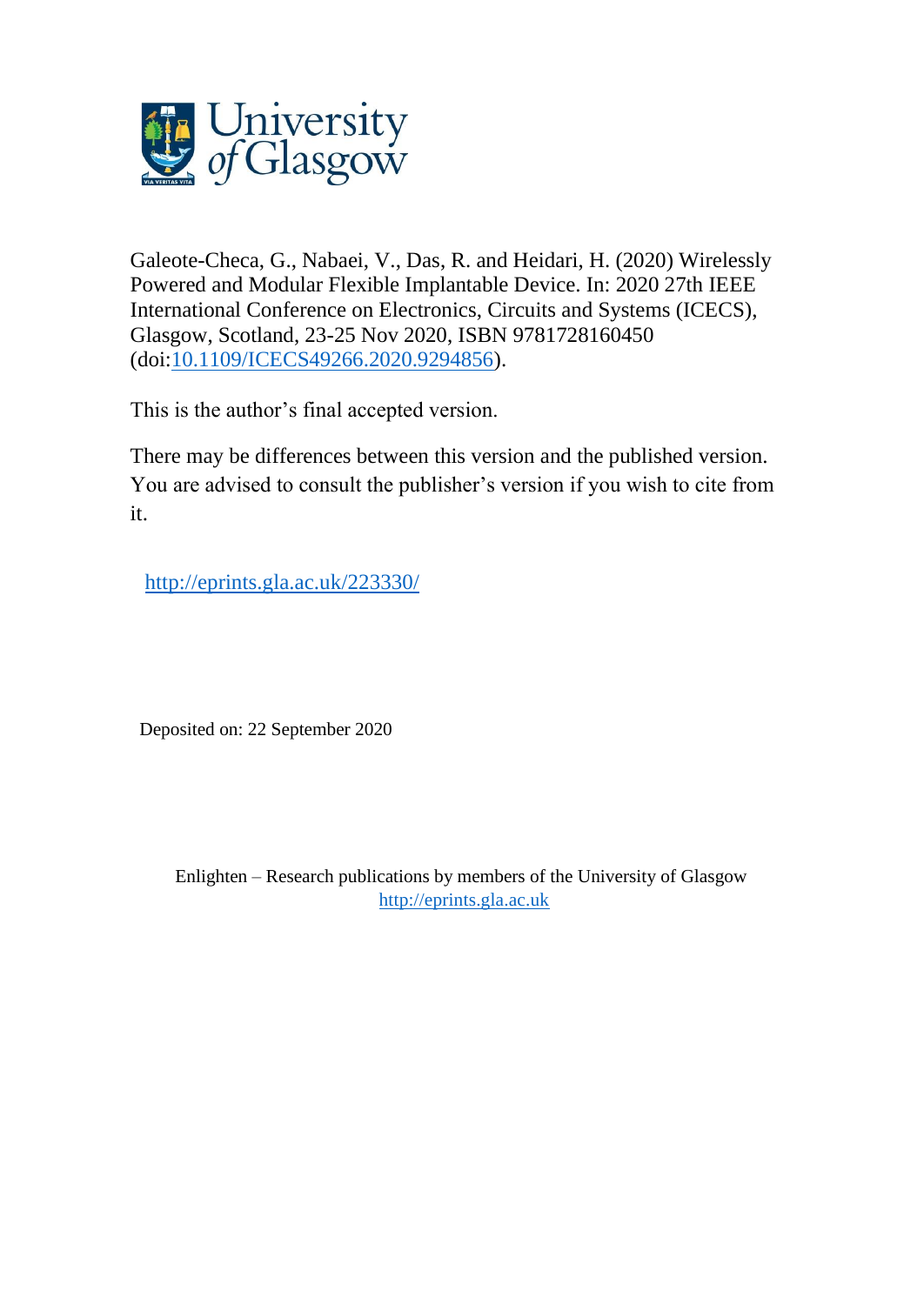# Wirelessly Powered and Modular Flexible Implantable Device

Gabriel Galeote-Checa, Vahid Nabaei, Rupam Das, Hadi Heidari

Microelectronics Lab (meLAB), James Watt School of Engineering, University of Glasgow, G12 8QQ, UK

Hadi.Heidari@glasgow.ac.uk

**Abstract—This paper presents a novel configuration for wirelessly powered and modular implantable device fabricated on flexible electronics. This Wireless Power Transfer based neural implant consist of receiver antenna, power management circuit, and shank for power transmission, recording and stimulation. Here, the novelty of the implementation falls on the modularity concept providing two different configurations that helps on the customization of the implant, e.g. for different shank lengths or antenna designs. For such modular design, two antennas were designed, one of 13.56 MHz and another of 8 MHz that were tested electrically to measure the amount of energy received in the receiver side and corroborate the correct performance of the power transmission system. Both, electrical and mechanical analysis are provided to prove the correct operation of the fabricated device under the modelled environment. COMSOL Multiphysics was used to model mechanical behavior of device and find optimal material among a dataset of materials that are commonly used for flexible implantable devices. As a result, Parylene C, with von mises stress of 179Mpa in bent working condition, was found as the most suitable material. Although Parylene C is the optimal material from mechanical point of view, in this paper polyimide is chosen for the final fabrication of the device due to its availability and cost-effectiveness, which provides adequate implant-brain tissue mechanical, biocompatibility and biointegration**

**Keywords— Flexible, Polyimide, Implantable electronics, Modular design and Wireless Power Transfer.**

# I. INTRODUCTION

The optimal design of implantable devices requires to take into account several factors that highly restrict the options available in terms of biocompatibility, biointegration and long-term operation. In addition, stimulation target site and technique used, type and pathology to be treated among others are constraints that difficult the approach to the design of such devices. More specifically, cranial structure limits the access to the brain adding complexity to the design considerations. The recovery period after the surgery, invasiveness of the implantation procedure and feasibility of the medical surgery and long term operation are critically determined by the size, flexibility, material choice and shape of the implant [1-4]. In addition to the foregoing, the viscoelasticity of the brain tissue presents a serious quandary. While increasing the robustness of the implant encapsulation and materials could be initially considered as desirable, in the practice this would trigger a foreign body reaction as a result of mechanical mismatch resulting on body rejection to the implant [4, 5]. Force and tissue insertion dimpling are two factors to consider in the design of the implant because implantation should remain



Fig. 1. Conceptual model of the implantable device with the proposed mechanical design in similar implantation case. The electronic design follows a modular approach consisting of three sections: Antenna, Conditioner Circuit and Shank.

intact the surrounding tissue as much as possible [1, 2]. And finally, the apparent recording site impedance of the surrounding tissue which can vary during the weeks after implantation damaging the operation of the bioimplantable device. Addressing what was commented before, the difficult access to the brain tissue could be overcome by using wireless power transmission (WPT). For the mechanical matching to the brain tissue, new approaches of flexible circuits are being used reporting satisfactory results [1, 2]. This option is in fact the most interesting as it is possible to reduce the foreign body response, as reported in other author's studies[6, 7].

Latest advances in Wireless Power Transmission (WPT) systems have provided new opportunities for powering of fully implantable devices[4, 8, 9]. These techniques for wireless energy harvesting achieves some capabilities that are especially important for the design of brain implants, avoiding the negative effects of wire-based powering systems as well as other numerous benefits like low size or better geometry for biocompatibility [4, 9-11]. WPT systems are advantageous over the conventional battery-based implants, due to the higher degree of freedom and ease of use in operation. Moreover, WPT allows for long term biological integration and chronic implantation [4, 5]. Figure 1 shows the configuration of the proposed device for this work illustrating the idea of a wireless device that uses an electromagnetic antenna for power reception.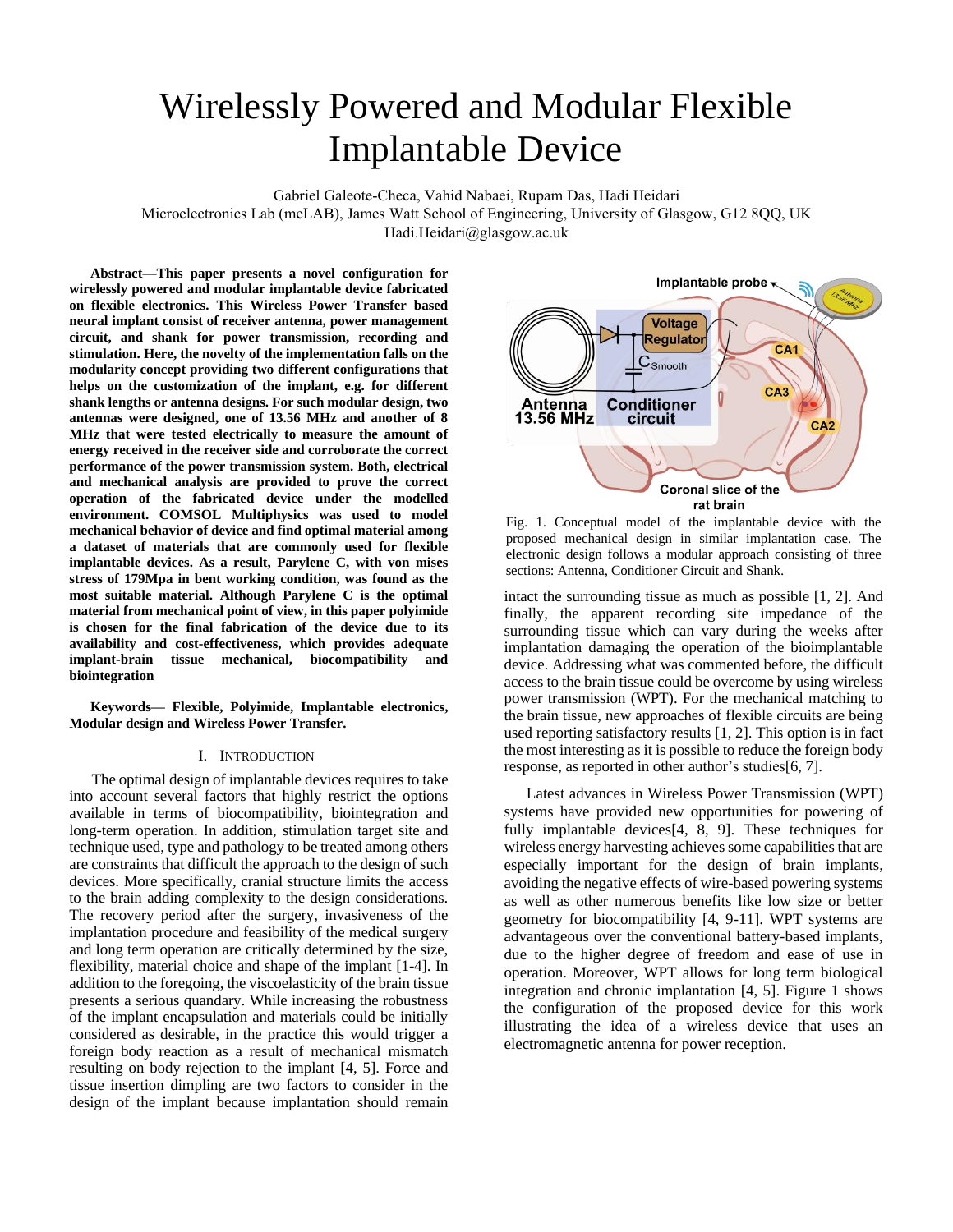

Fig. 2. Schematic diagram of a WPT between two inductively coupled antenna system in a parallel resonant circuit for a general load. The receiver side is implanted in the brain while the transmitter side could be attached under or over skin.

Special mention to the field of flexible materials and 3D surfaces that has represented a big opportunity for the field of brain implantable devices due to the excellent mechanical properties that provide better biocompatibility with the brain tissue[12, 13]. The main advantage of this new approach is the improvement of the biological long-term viability of the implant as the gap of mechanical mismatch between the brain tissue and the device is reduced so far. Despite the attractive opportunity of flexible circuits, electronic designs over bendable substrates present special difficulties related to fabrication over large areas and integration on diverse flexible substrates. Other restrictions in flexible circuits are the reliability and uniform operation of flexible integrated circuits under various bending states [12]. Thus, proper miniaturization of the circuit and components is desirable in order to reduce this effect.

Here, a fully implantable, flexible, and wirelessly powered device is proposed following a modular approach where every module can be modified independently while satisfying the electrical and mechanical requirements of the design. Here, modularity is understood as independent designs that are assembled together, thus giving the option of changing one of the modules while remaining intact the rest of it (e.g. use other different antenna for WPT like ultrasonic WPT or other conditioning circuit). The high flexibility, wireless power harvesting, and tiny electrical circuit allow this implant to be adapted for both, soft injectable electrodes and/or light stimulation [14]. Additionally, mechanical analysis have been carried out in COMSOL Multiphysics to investigate mechanical behaviour of the device in bend working condition and implantation phase. For this purpose, two parameters of device von mises stress and safety factor have been studied to choose optimal design from mechanical points of view. The implant is divided into three parts: (i) WPT system for the wireless power harvesting of the implant; (ii) conditioner circuit for the AC/DC conversion; and (iii) a shank for testing the performance of the WPT. An illustrative model of this proposal is shown in Fig. 1. To corroborate the theoretical model and the real fabrication, the device was fabricated in Dupont substrate reporting satisfactory results.



Fig. 3. Fabricated device on similar mechanical implantation case zooming on the electronic design with components up to 1 mm size on Dupont Pyralux substrate. The device is powered while implantation case showing the successful lighting of the LED.

## II. METHODOLOGY

The novelty of this device is based on the concept of modularity. While most of other current available works are ad-hoc designs [9, 14]. herein, the proposed device consists of three independent modules: Wireless power transmission, Signal Conditioning and shank. Those modules are interchangeable with other designs as electronic independency is satisfied. The WPT is enabled through inductive loop. There are two typologies of magnetic WPT: inductive and capacitive coupling [15]. In inductively coupled wireless power transmission systems the inductance of one of the antennas, typically the transmitter, is designed or measured empirically and then, the other antenna, normally the receiver, is designed in order to match the same resonant frequency and consequently, inductance. The resonant frequency of an antenna is strongly determined by the geometry. However, in some cases, it is better to design the geometry of transmitter and receiver coils and match them through capacitance, mitigating the effect of the imaginary part of the antenna's inductance. The equivalent circuit of an antenna is as shown in Fig. 2, from where the capacitance could be calculated straight forward for capacitive matching. In this work, two antennas were designed to prove the modular concept of the implant. An antenna of 13.56 MHz was designed for the final prototype and another antenna of 8 MHz for testing. The parameters of the 13.56 and 8 MHz antenna designed are shown in Table 1. The 13.56 MHz was design by a circular geometry while the 8 MHz antenna follows a square design, also to prove different geometric configurations. The 8 MHz antenna was inductively coupled but the 13.56 MHz needed tuning. For that, the theoretical inductance of the 13.56 MHz coil was calculated as 0.992 µH. Then, the matching capacitance of 138 pF to tune the receiver coil at 13.56 MHz. The 13.56 MHz antenna is shown in Fig. 3.

The signal conditioner module consists of two parts: a halfwave rectifier and voltage regulator. The half-wave rectifier,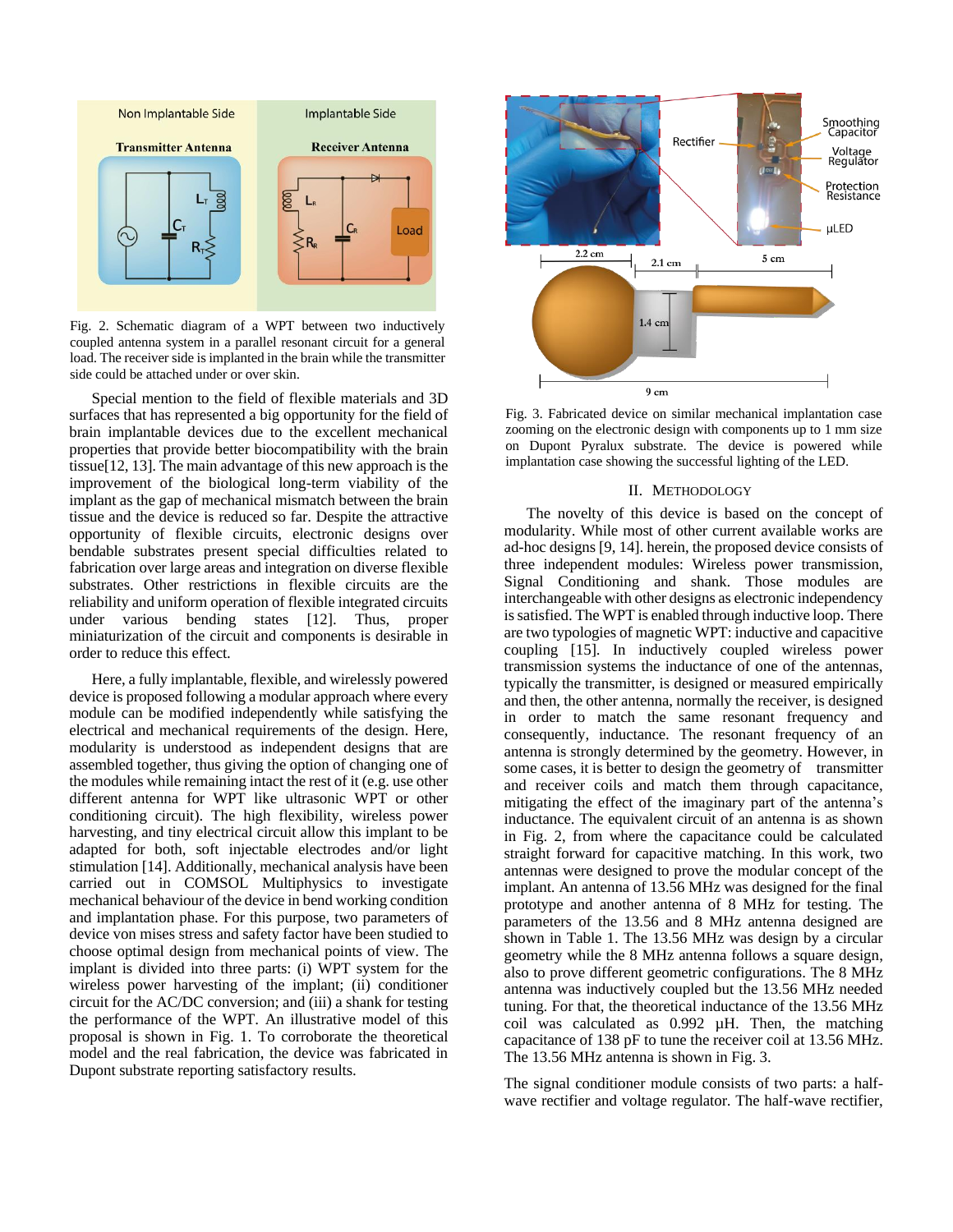made by a simple one-diode half-wave set-up, allows an electric current to pass in only one direction. Consecutively, a smoothing capacitor is implemented to regulate the sharpness of the sine wave and create a more stable signal. The halfwave rectifier consists of a Schottky diode (NSR05F40NXT5G) with a low forward voltage drop of maximum 500 mV connected to a smoothing capacitor (2.2 nF) in parallel, as shown in Fig. 1. After the rectification and smoothing of the signal, a linear Low-Dropout Voltage Regulator (NCP161) was implemented. The fabricated circuit is shown in Fig. 3, illustrating the dimensions and configuration of the fabricated final design.

TABLE I. GEOMETRIC PARAMETERS OF DESIGNED ANTENNAS.

| 13.56 MHz Antenna                            |                   |  |  |
|----------------------------------------------|-------------------|--|--|
| Outter Diameter $(\varnothing_{\text{out}})$ | $22.3 \text{ mm}$ |  |  |
| Inner Diameter $(\varnothing_{in})$          | $12.3 \text{ mm}$ |  |  |
| Wire Width                                   | $0.5 \text{ mm}$  |  |  |
| Wire Spacing                                 | $0.5 \text{ mm}$  |  |  |
| <b>8 MHz Antenna</b>                         |                   |  |  |
| Outter Diameter (Ø <sub>out.</sub> )         | 51 mm             |  |  |
| Inner Diameter $(\varnothing_{in})$          | 41 mm             |  |  |
| Wire Width                                   | $0.5 \text{ mm}$  |  |  |
| Wire Spacing                                 | $0.5 \text{ mm}$  |  |  |

The shank of the device is the most flexible section to provide fully biointegration and mechanical matching to the neural interface. For achieving that, a model with a long shank (5 cm) was designed, with two copper traces, one for input and other for ground, that end up in the LED at the tip of the shank. Due to the modular design, we can use any kind of shank length and LEDs while it keeps the same electrical properties specified in the last section. The most important consideration for the design of the shank is to control the length of it in order to have a correct power input in the terminal side of it.

For the fabrication of the device polyimide was chosen for this work due to availability and cost-effectiveness, and also because it provides adequate implant-brain tissue mechanical, biocompatibility and biointegration . The used polyimide was Dupont Pyralux AP8535R. The substrate has a thickness of 75 µm and a copper thickness of 18 µm. For the fabrication, it was carried out the typical chemical etching process using the etchant Ferric Chloride. However, a dataset off 5 materials (Si, Cu, Polyimide, SU-8, Parylene-C and PDMS) was chosen for a mechanical simulation run in COMSOL Multiphysics to investigate which other materials might show better mechanical properties than polyimide. Von mises stress tests were investigated in that section.

## III. ELECTRICAL ANALYSIS

To check the electrical behavior of the circuit two experiments were carried out: power over distance and Power Spectral Density (PSD) analysis. In the first experiment, a transmitter coil and receiver coil are coupled and then, the power on the shank is measured while the implant is moved from 0 to 7 cm with a step of 0.5 cm. The second experiment consists of doing a frequency sweep from 0 to 14 MHz, measuring the output power after the voltage regulator in both devices, 13.56 MHz and 8 MHz. Data obtained (Fig. 4a) have reported a maximum transmission range of 6 cm for the 13.56 MHz antenna with a



Fig. 4. a) Power variations depending on the distance with different protecting resistances. b) Power Density Spectrum for antennas of 8 MHz and 13.56 MHz.

resistance of 3K3 Ohm. Regarding the second experiment, the power spectrum density (Fig. 4b) shows that both antennas have their resonant frequencies at 13.56 MHz and 8 MHz respectively. Note that the LED is powered successfully during the power transmission and due to the voltage regulator (LDO. In [9] and [11], similar results are achieved proving the correct power obtained in the shank of this device.

#### IV. MECHANICAL ANALYSIS

In this section, we have performed mechanical characterization to find device optimal design from mechanical point of view. The opto-electronic device has been modelled introducing a Parylene C based substrate and copper wirings on it. The material properties of Parylene C and copper have been presented in Table 1. In the developed model for this device, the total length of the device is 9 cm and the shank is 5 cm long, with 6 mm width. Those dimension follows a work of miniaturization, but the shank is built long to probe mechanical properties of the Polyimide and electric circuit printed on it. The thicknesses of the device substrate (Parylene C) and copper wire are 75 μm and 18 μm, respectively. To investigate mechanical behaviour of the proposed opto-electronic device in bent condition, von mises stress and safety factor have been calculated for the applied perpendicular and axial loadsto the device plane, respectively. A 3D modelling based on finite element method (FEM) has been carried out using COMSOL Multiphysics. To mimic the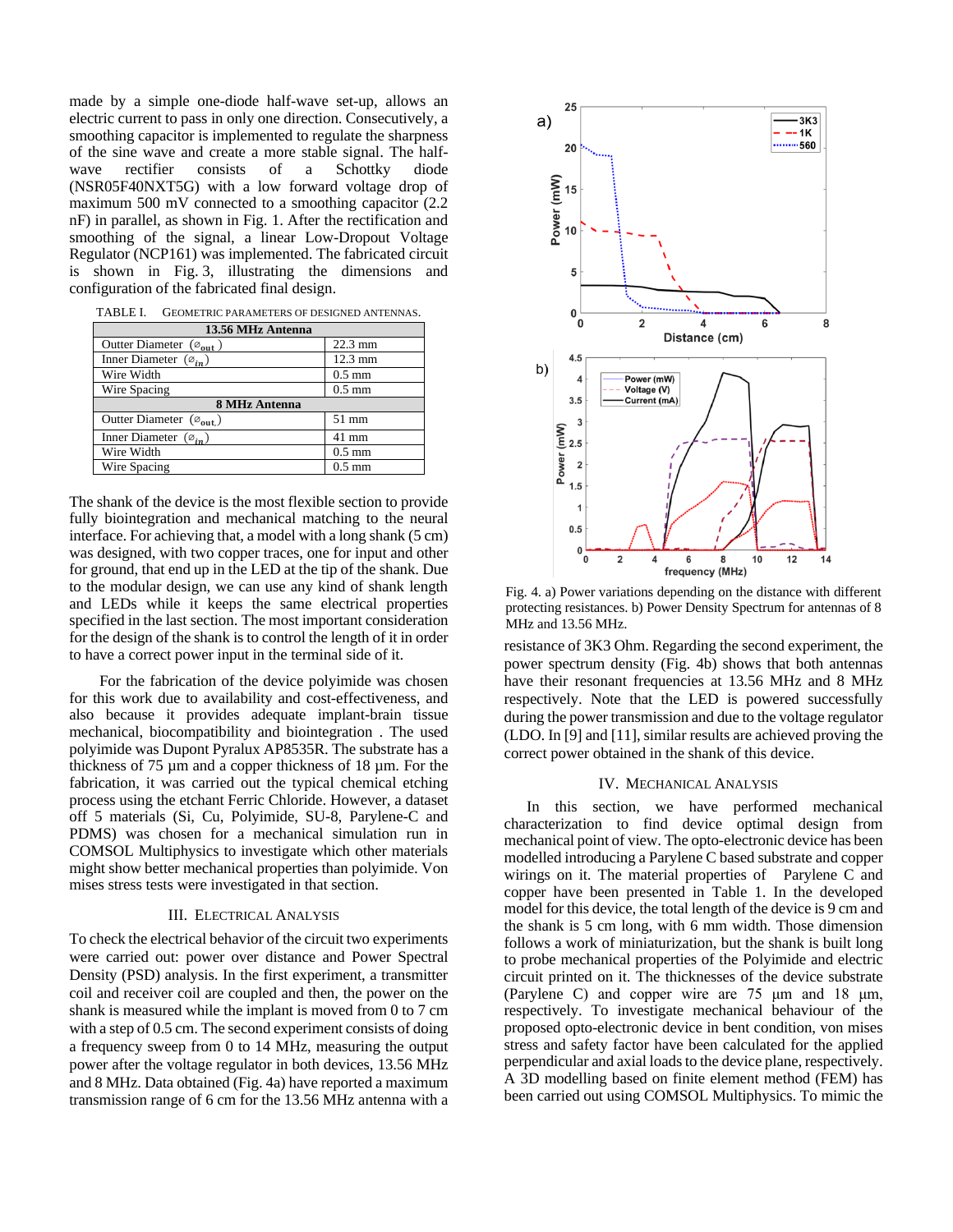bend working condition, a vertical loading force is applied gradually on the shank plane to bend it, to achieve the conformation that represents opto-electronic device working condition after implantation (see Fig. 5a). The values of von mises stress have been calculated when the tip maximum displacement reaches to 42 mm. As seen from simulation result in Fig. 5a, the point with maximum von mises stress of  $8.043 \times 10^9$  Pa is in the copper wire in the knee part of the bent device because the copper has higher Young's modulus compared to Parylene C.

The proposed design for the device should also provide lateral flexibility and axial stiffness to survive the mechanical forces experienced during insertion. This enables successful tissue penetration without the need for implantation stylus or similar stiffening devices. To investigate this, device safety factor, as an important criterion for the insertion, has been calculated applying an axial load to the device base (circle part) and



Fig. 5. Simulation result for (a) von mises stress analysis in bent working condition of the device, the point with maximum von mises stress of  $8.04 \times 10^9$  Pa is located in the copper wire, (b) calculation of the safety factor to investigate device mechanical behavior during the insertion, obtained safety factor for this device is 5.32.

fixing the tip of the shank (see Fig. 5b). Safety factor for axial loading is calculated by comparing yield stress strength and von mises stress, using

Safety factor = 
$$
\frac{(yield stress)}{(von misses stress)}
$$
 (1)

As can be seen from simulation results from Fig. 5b, for this device the maximum von mises stress is obtained 97.69 MPa, considering yield stress value of 510 MPa for the copper, therefore the obtained safety factor for this device is 5.32. The accepted safety factor value is equal to or greater than 5 [16].

To investigate device mechanical behavior from material point of view, substrate of the device has been modelled using different polymers including: polydimethylsiloxane (PDMS), Parylene C, SU-8 and Polyimide (PI). Properties of these polymers as well as the silicon (Si), as a reference and stiff material, are presented in Table 1. The von mises stress values in 90° bend working condition of the device have been calculated for substrate made by different polymers and compared to each other (see Fig. 6). As it can be seen from Fig. 6, the lowest stress can be obtained using PDMS instead of PI, where the von mises stress can be considerably reduced from 224 MPa to 0.046 MPa. But, one of the important factors that should be considered for this device is required stiffness for insertion. The device substrate made by PDMS will not survive insertion force in implantation stage. Furthermore, though PDMS exists in medical class, that meets both USP class VI and ISO 10993, it has been reported that the curing agent might be toxic [17]. Therefore, among the investigated polymers, Parylene C can be chosen as the most suitable material for the device substrate which shows lowest stress during the device working condition.

TABLE II. Device material properties.

| <b>Material</b> | Young's<br><b>Modulus</b> [GPa] | Poisson's<br>Ratio | <b>Density</b><br>$\left[\mathrm{kg/m^3}\right]$ |
|-----------------|---------------------------------|--------------------|--------------------------------------------------|
| Si              | 185                             | 0.28               | 2330                                             |
| Cu              | 135                             | 0.35               | 8300                                             |
| PI              | 3.1                             | 0.37               | 1300                                             |
| SU-8            | 2.87                            | 0.22               | 1190                                             |
| Parylene C      | 2.76                            | 0.4                | 1289                                             |
| <b>PDMS</b>     | $7.5 \times 10^{-4}$            | 0.5                | 965                                              |

## V. CONCLUSION

In this work, a new design approach of implantable devices is proposed, using the concept of modularity. This modularity aims to achieve customization of implants for everyone's case. The device was divided into three modules: Wireless Power Transmission stage, signal conditioning and shank. These modules can be redesigned using different WPT systems, conditioning circuits and shanks for various stimulation methods and designs. Two antennas were designed for the WPT system of this device, one for 13.56 MHz and another for 8 MHz. The signal conditioning unit implemented is made of a one-diode half-wave rectifier set up. The fabrication of